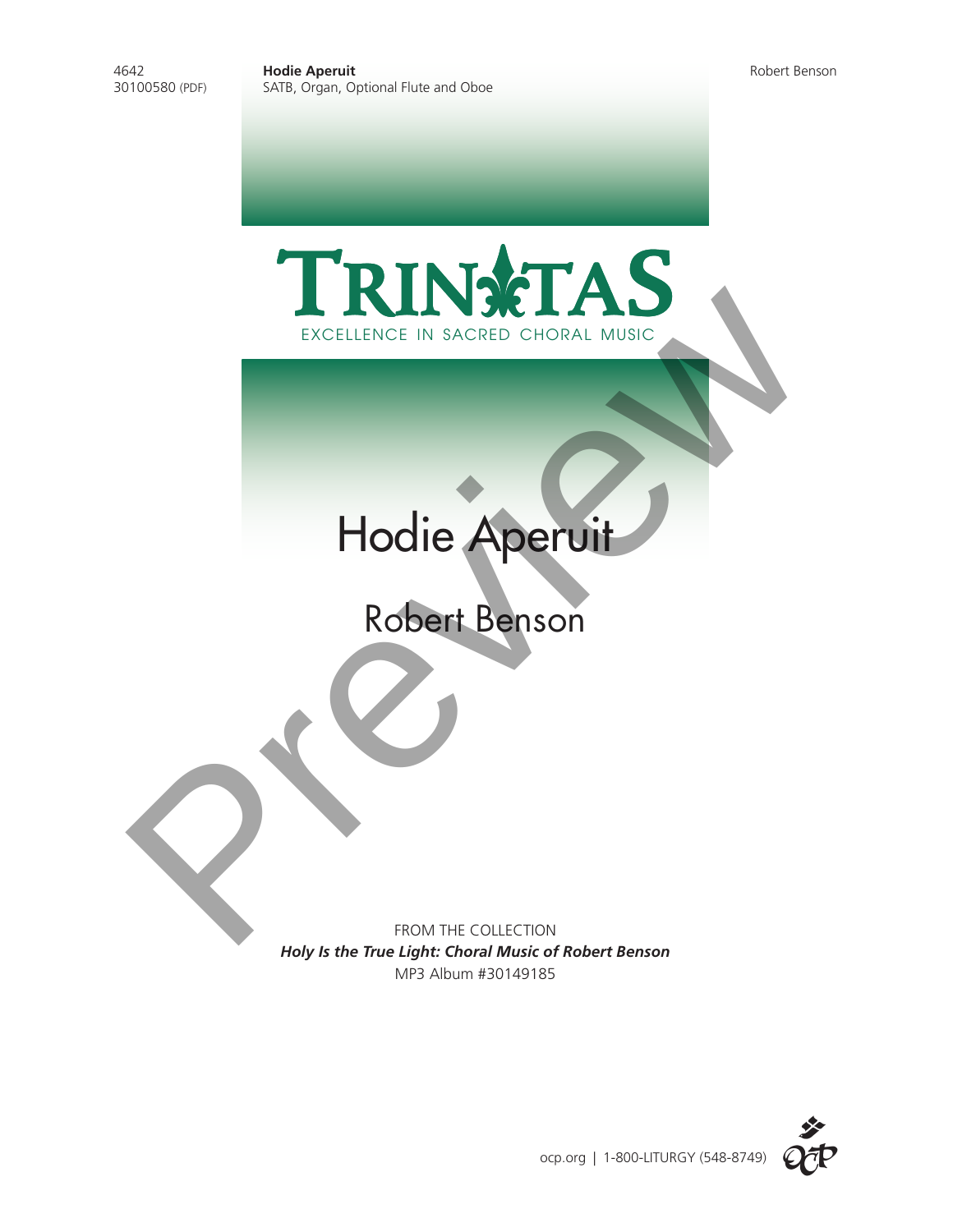

Hildegard von Bingen, 1098–1179

Robert Benson

Text from *Symphonia armonie celestium revelationum*

Gt. soft foundations 8', 4', Sw. to Gt. Sw. Voix celeste Ped. Lieblich gedecht 16', Sw. to Ped.



Music © 2007, Robert Benson. Published by TRINITAS, 5536 NE Hassalo, Portland, OR 97213. All rights reserved.

An alternative accompaniment for String Quartet (Ed. 71272-Z3), is available online from the publisher. Please visit ocp.org. Edition 4642 Printed in USA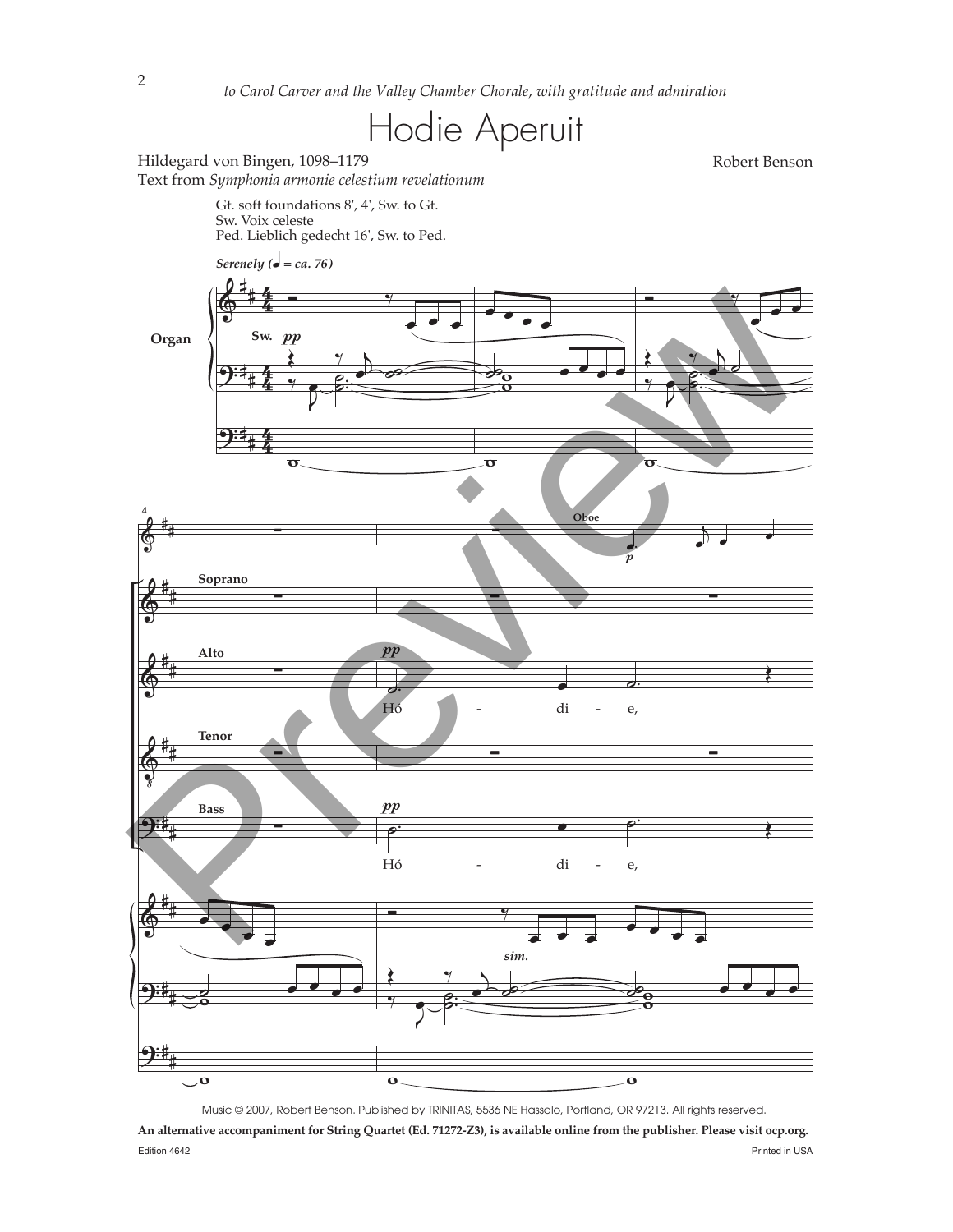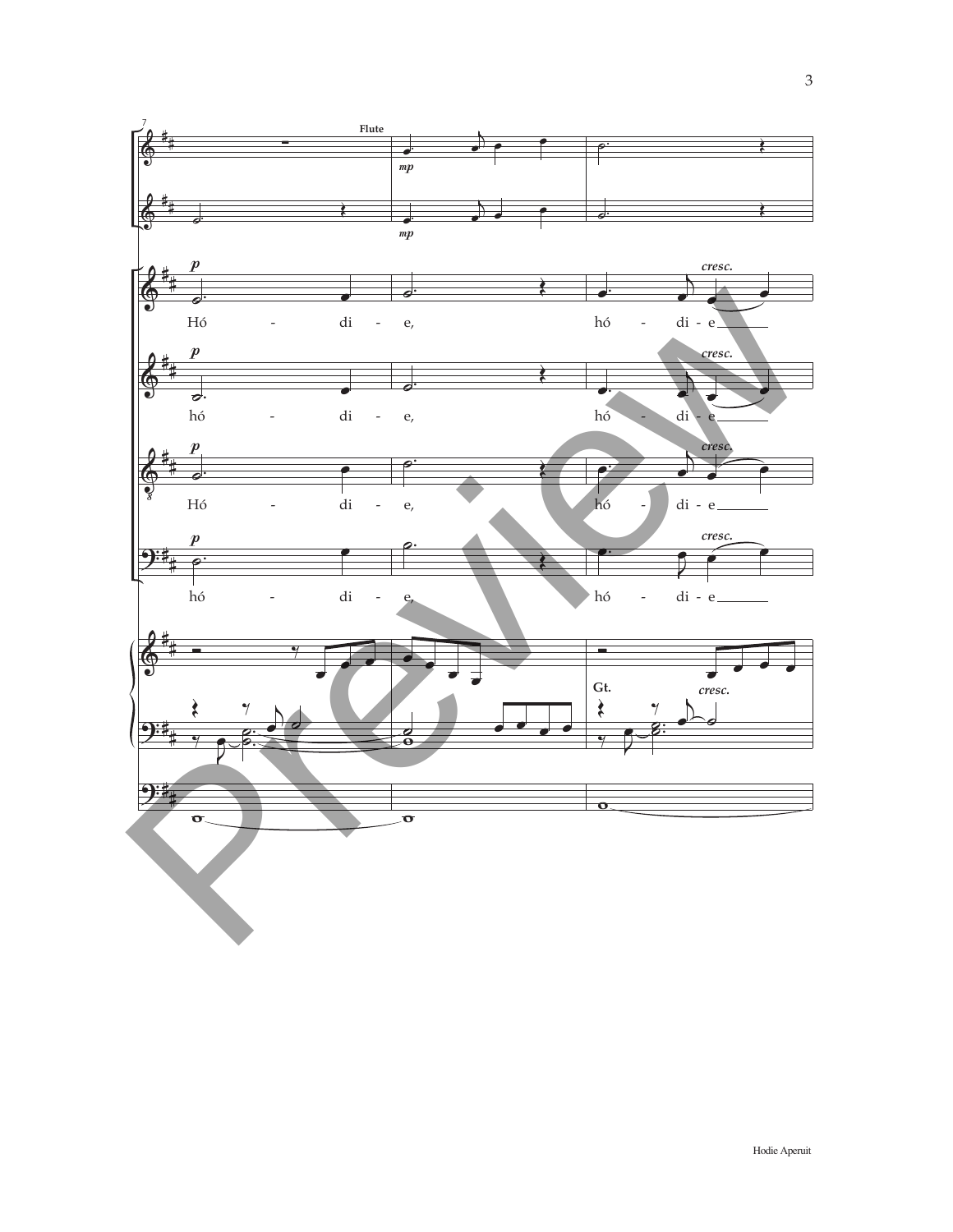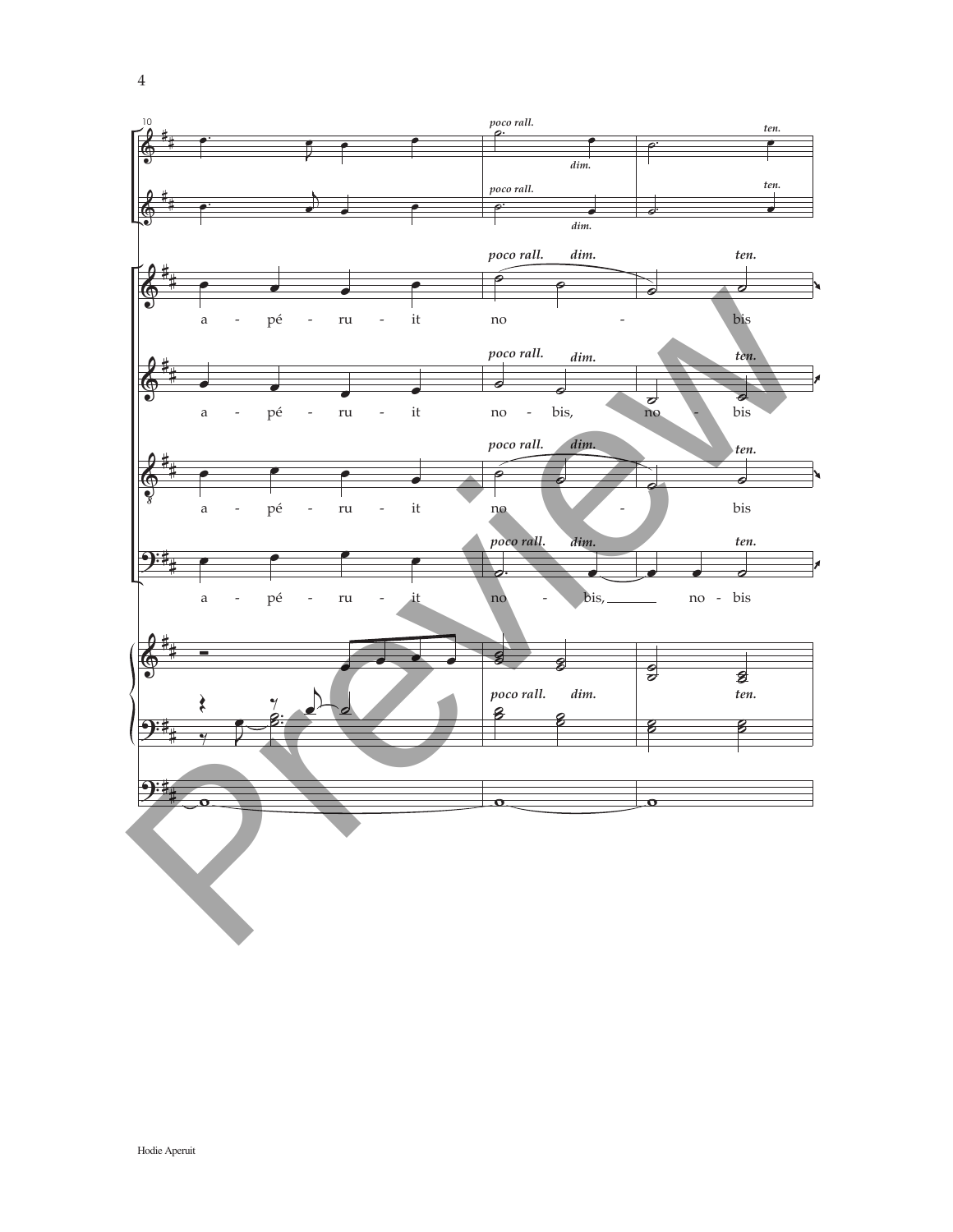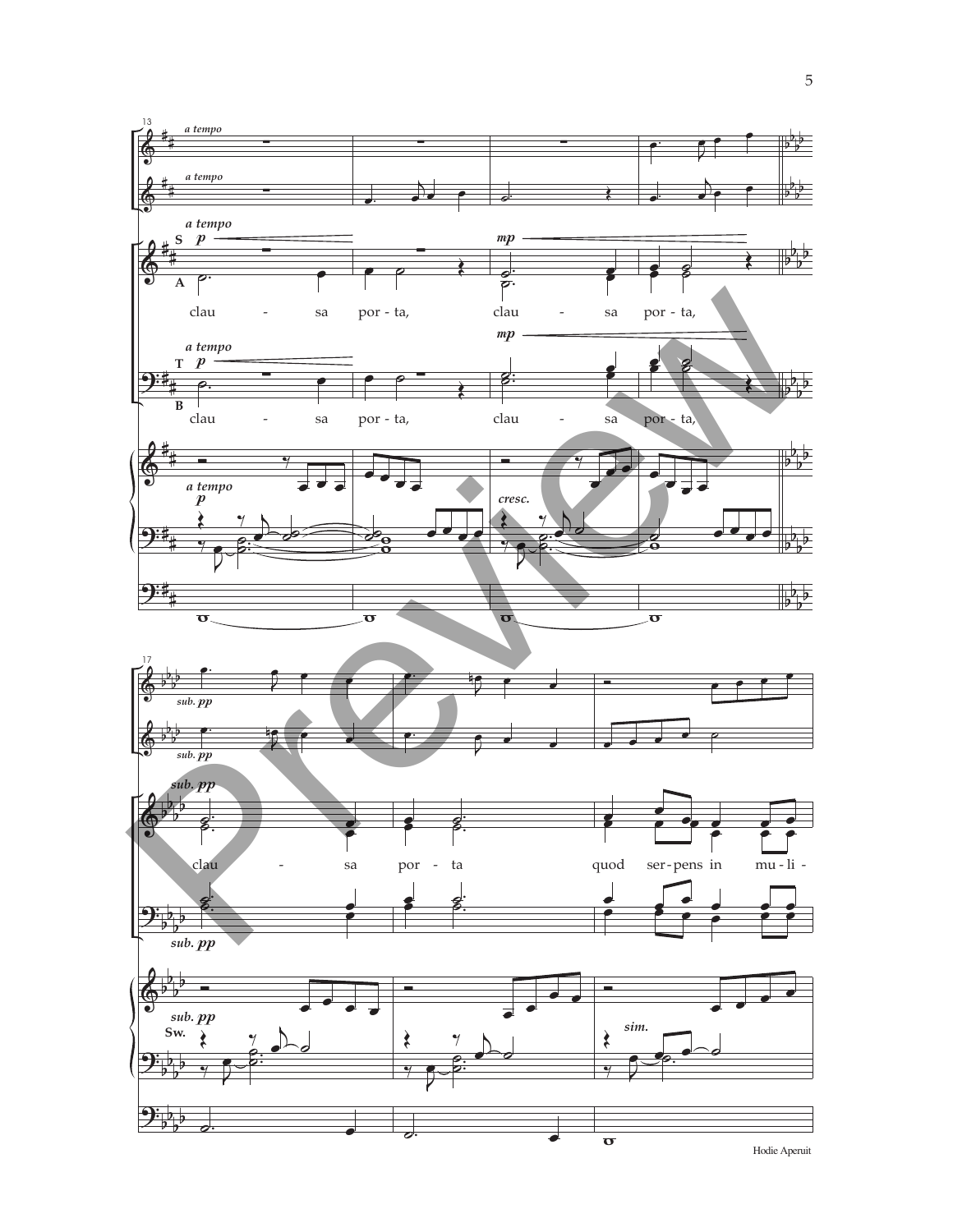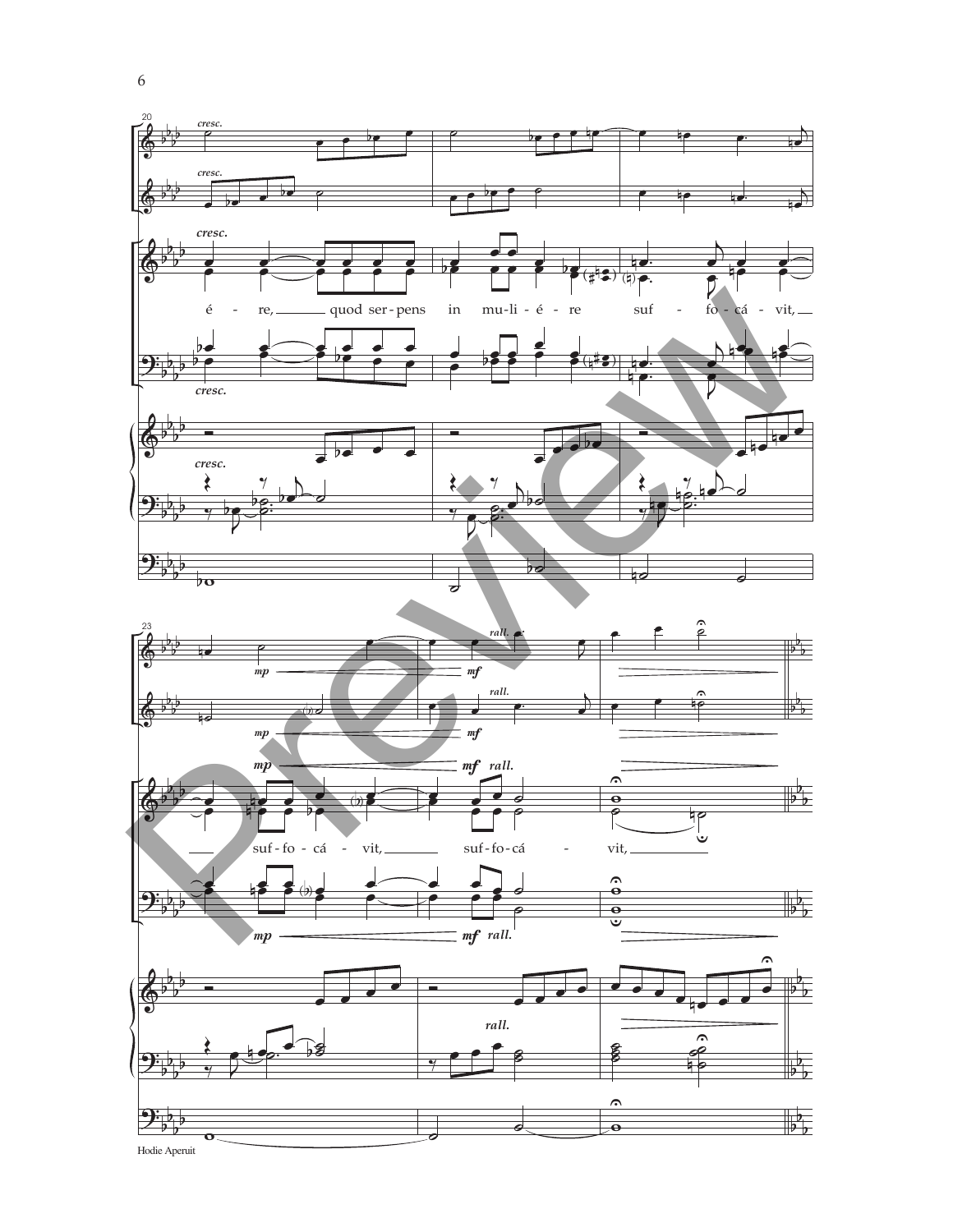

7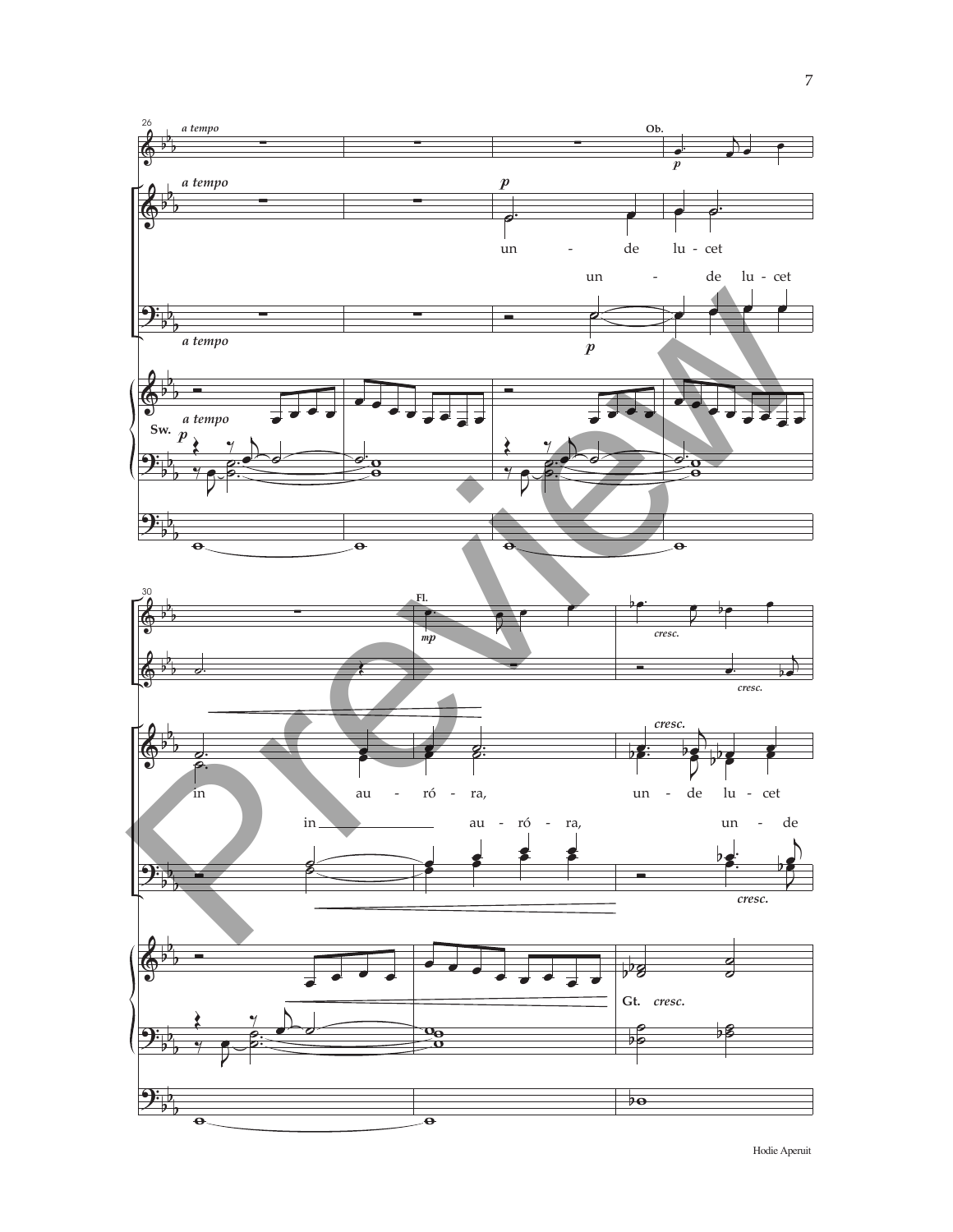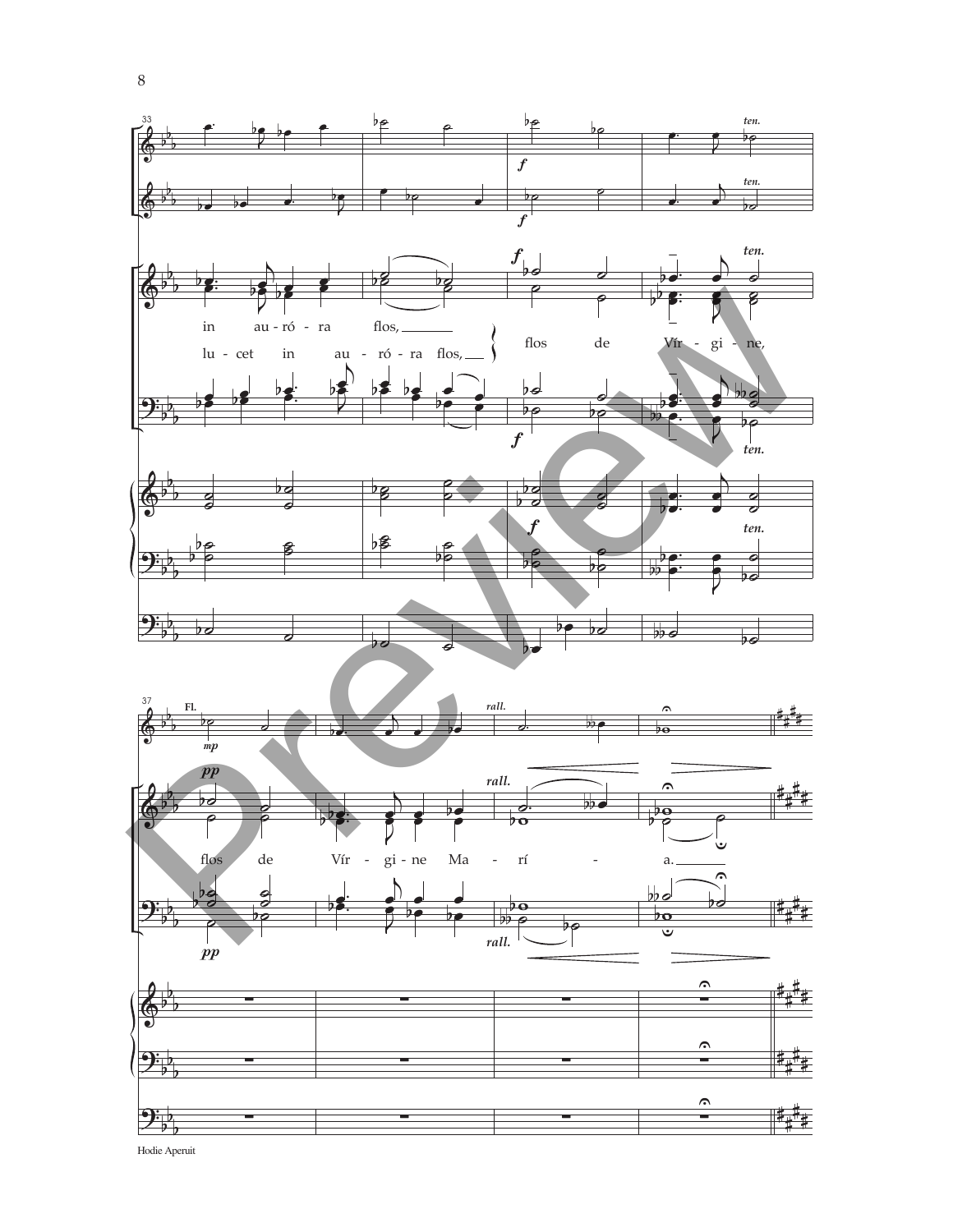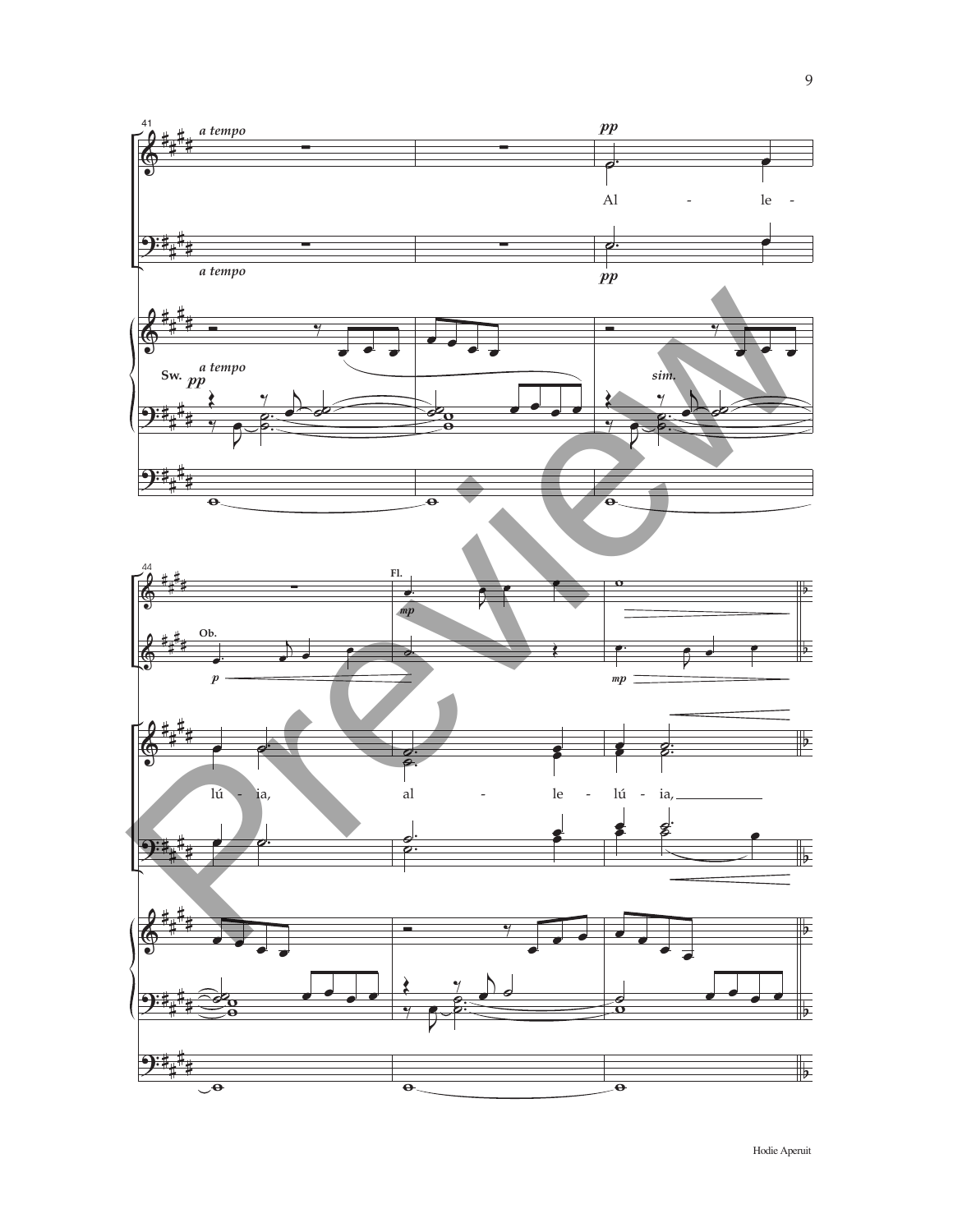

Hodie aperuit nobis clausa porta quod serpens in muliere suffocavit, unde lucet in aurora flos de Virgine Maria.

*Today a closed gate has been opened for us because the serpent was stifled by the woman, whence gleams in the dawn the flower of the Virgin Mary.*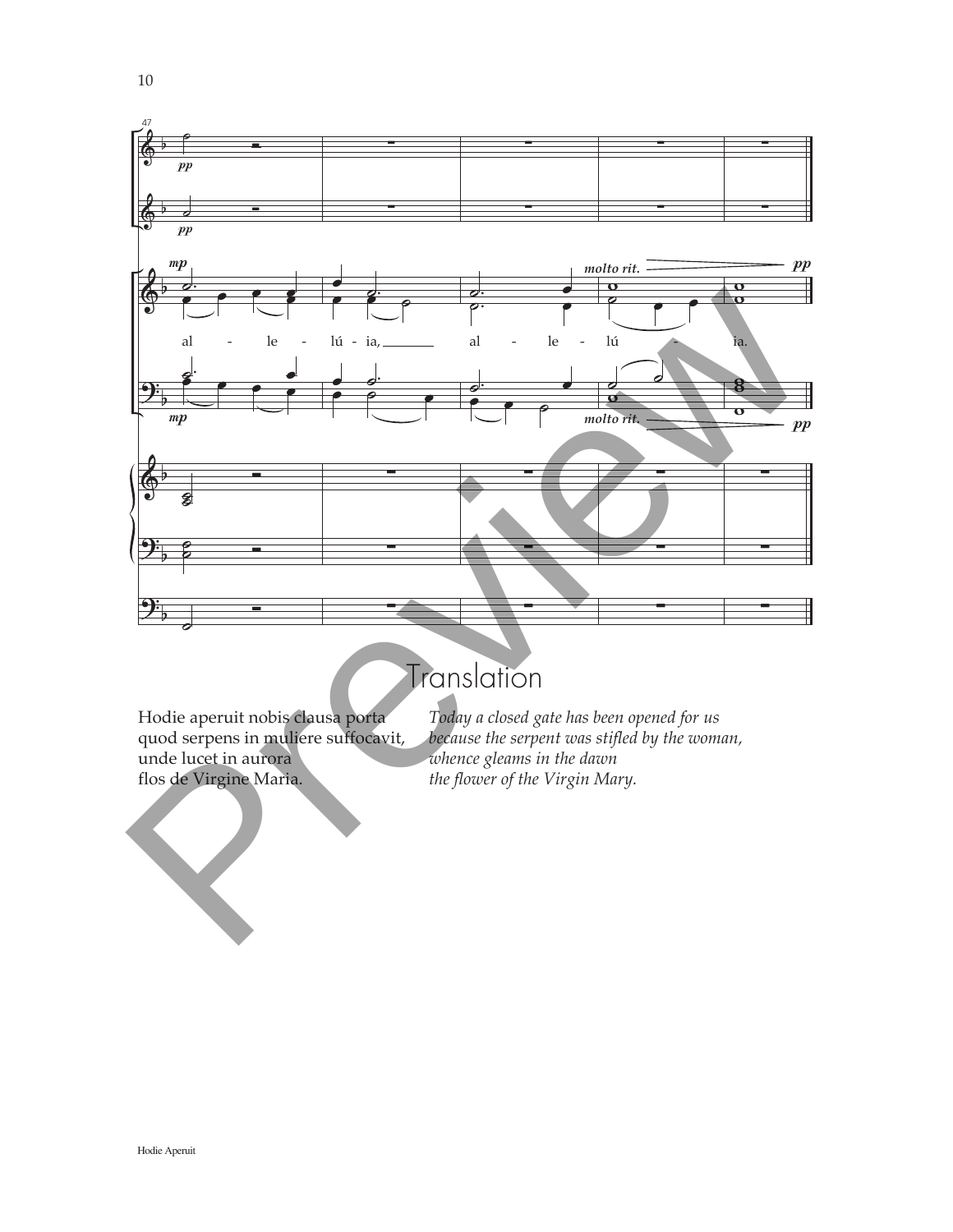FLUTE Robert Benson